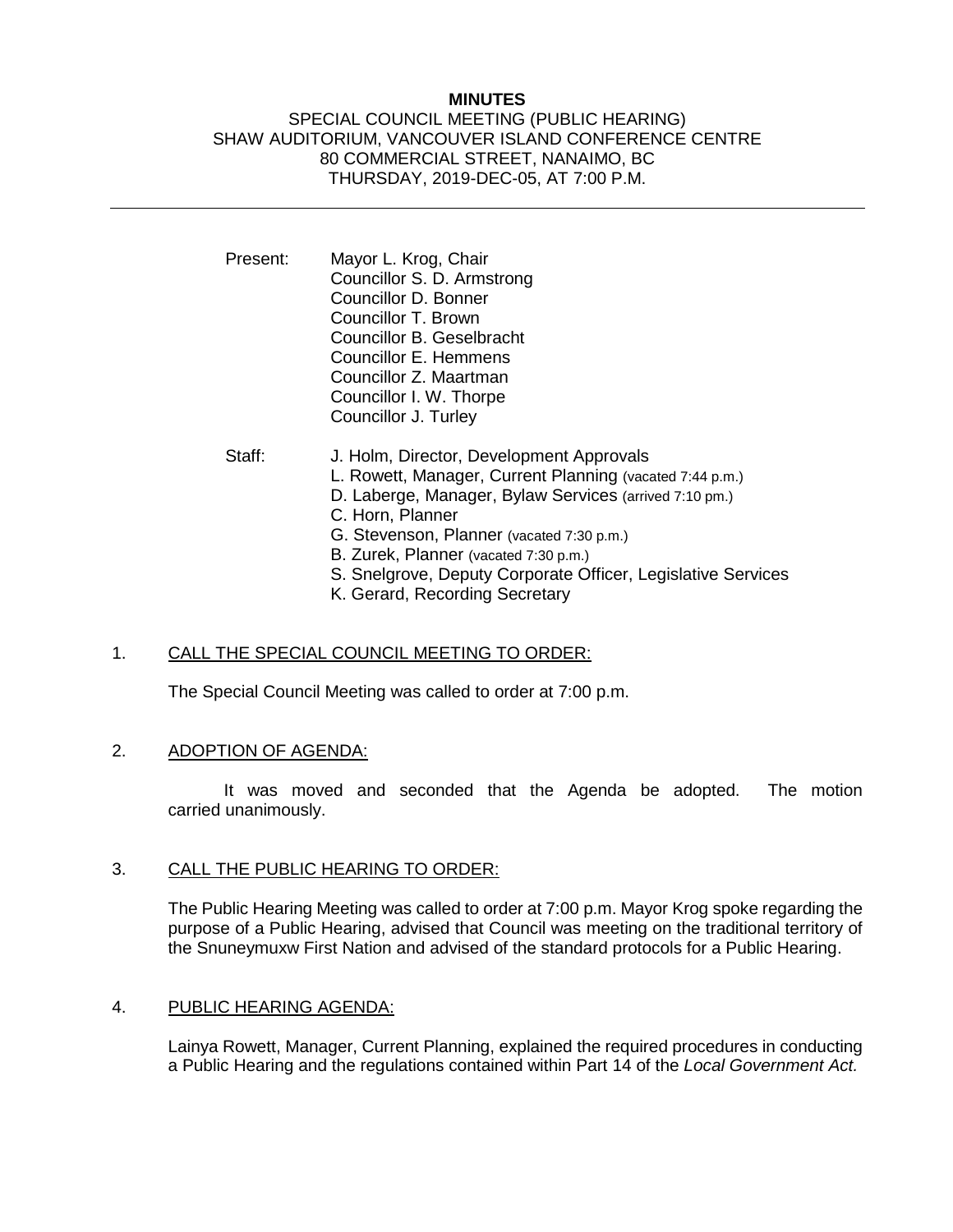(a) Rezoning Application No. RA398 - 307 Hillcrest Avenue and 308/326 Wakesiah Avenue - Bylaw 4500.164

Introduced by Caleb Horn, Planner.

Mayor Krog called for submissions from the Applicant.

The applicant was in attendance but did not speak regarding Rezoning Application No. RA398 – 307 Hillcrest Avenue and 308/326 Wakesiah Avenue.

Mayor Krog called for submission from the Applicant for a second time.

The applicant was in attendance but did not speak regarding Rezoning Application No. RA398 – 307 Hillcrest Avenue and 308/326 Wakesiah Avenue.

Mayor Krog called for submissions from the Public.

No one in attendance wished to speak regarding Rezoning Application No. RA398 – 307 Hillcrest Avenue and 308/326 Wakesiah Avenue.

Mayor Krog called for submissions from the Public for a second time.

No one in attendance wished to speak regarding Rezoning Application No. RA398 – 307 Hillcrest Avenue and 308/326 Wakesiah Avenue.

Mayor Krog called for submissions from the Public for a third time.

No one in attendance wished to speak regarding Rezoning Application No. RA398 – 307 Hillcrest Avenue and 308/326 Wakesiah Avenue.

No written submissions were received prior to the start of the Special Council Meeting (Public Hearing), 2019-DEC-05, and no written submissions were received at the Public Hearing with respect to No. RA398 – 307 Hillcrest Avenue and 308/326 Wakesiah Avenue.

(b) Official Community Plan Amendment Application No. OCP90 and Rezoning Application No. RA423 - 4392 Jingle Pot Road - Bylaw 6500.041 and 4500.153

Introduced by Brian Zurek, Planner.

Mayor Krog called for submissions from the Applicant.

The applicant was in attendance but did not speak regarding Official Community Plan Amendment Application No. OCP90 and Rezoning Application No. RA423 - 4392 Jingle Pot Road.

Mayor Krog called for submissions from the Applicant for a second time.

The applicant was in attendance but did not speak regarding Official Community Plan Amendment Application No. OCP90 and Rezoning Application No. RA423 - 4392 Jingle Pot Road.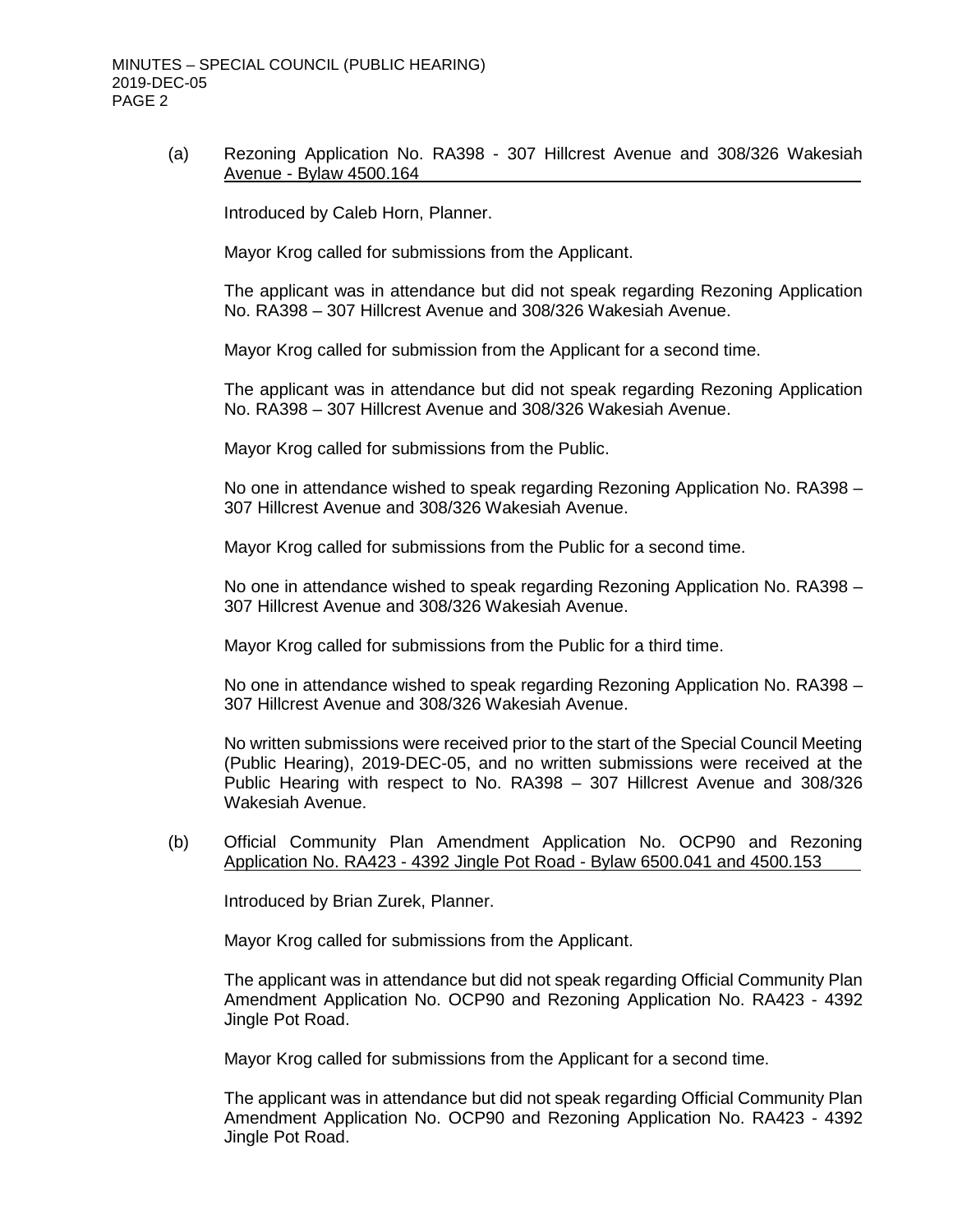Mayor Krog called for submissions from the Public.

No one in attendance wished to speak regarding Official Community Plan Amendment Application No. OCP90 and Rezoning Application No. RA423 - 4392 Jingle Pot Road.

Mayor Krog called for submissions from the Public for a second time.

No one in attendance wished to speak regarding Official Community Plan Amendment Application No. OCP90 and Rezoning Application No. RA423 - 4392 Jingle Pot Road.

Mayor Krog called for submissions from the Public for a third time.

No one in attendance wished to speak regarding Official Community Plan Amendment Application No. OCP90 and Rezoning Application No. RA423 - 4392 Jingle Pot Road.

No written submissions were received prior to the start of the Special Council Meeting (Public Hearing), 2019-DEC-05, and no written submissions were received during the Public Hearing with respect to Official Community Plan Amendment Application No. OCP90 and Rezoning Application No. RA423 - 4392 Jingle Pot Road.

D. Laberge entered the Shaw Auditorium at 7:10 p.m.

(c) Rezoning Application No. RA439 - 847 Bruce Avenue - Bylaw 4500.162

To be introduced by Gepke Stevenson, Planner.

Mayor Krog called for submissions from the Applicant.

1. Keith Barbon, Chief Financial Officer, TTG Management Ltd., spoke in favour, and stated TTG Management Ltd, has a good reputation handling and selling controlled substances, a positive working relationship with Quality Foods and the property owner of 847 Bruce Avenue and met the requirements for public notification and held a public engagement session. Mr. Barbon stated that the community contribution is allocated for improvements to Harewood Centennial Park.

Mayor Krog called for submissions from the Public.

- 1. Bradley Baldwin, 1301 Cassell Place, spoke in opposition and stated his concerns regarding proximity to John Barsby Secondary School, Park Avenue Elementary School, daycares in the area and that Cannabis Retail Stores should not be in family/residential neighbourhoods.
- 2. Kathy Mayes, 595 Eighth Street, spoke in opposition and stated her concerns regarding inadequate notification, potential for an increase in crime in the area and these types of retail locations should be in industrial areas not residential.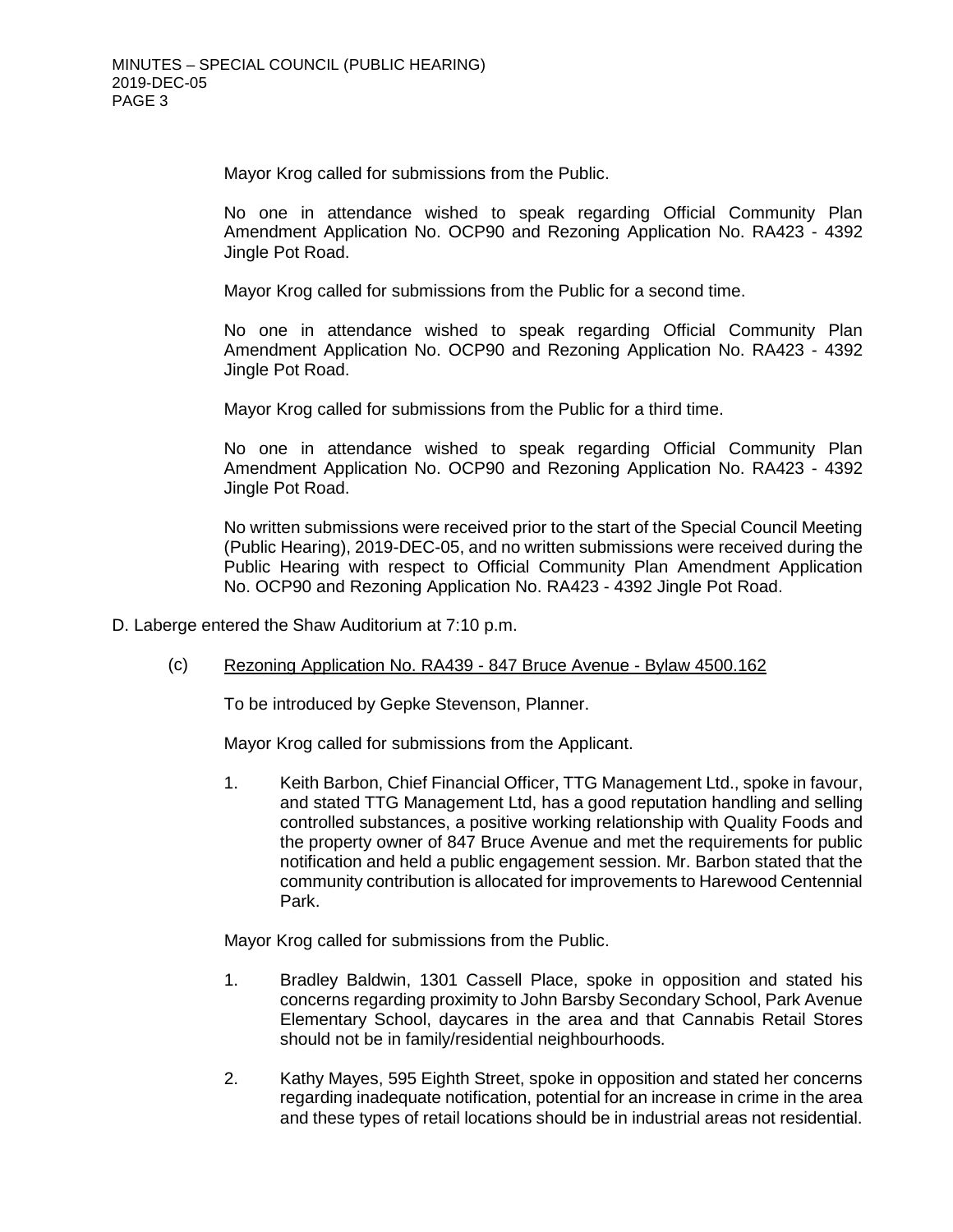Mayor Krog called for submissions from the Public for a second time.

No one in attendance wished to speak regarding Rezoning Application No. RA439 - 847 Bruce Avenue.

Mayor Krog called for submissions from the Public for a third time.

No one in attendance wished to speak regarding Rezoning Application No. RA439 - 847 Bruce Avenue.

Two written submissions were received prior to the start of the Special Council Meeting (Public Hearing), 2019-DEC-05, and no written submissions were received at the Public Hearing with respect to Rezoning Application No. RA439 - 847 Bruce Avenue.

### (d) Rezoning Application No. RA440 - 5800 Turner Road - Bylaw 4500.163

Introduced by Gepke Stevenson, Planner.

Mayor Krog called for submissions from the Applicant.

1. Keith Barbon, Chief Financial Officer, TTG Management Ltd., 4407 Lynn Place, Victoria, BC, spoke in favour and stated that the applicant has met all the public notification requirements set out in the application process and have responded to any concerned community member who contacted the applicant directly.

Mayor Krog called for submissions from the Public.

No one in attendance wished to speak regarding Rezoning Application No. RA440 - 5800 Turner Road.

Mayor Krog called for submissions from the Public for a second time.

No one in attendance wished to speak regarding Rezoning Application No. RA440 - 5800 Turner Road.

Mayor Krog called for submissions from the Public for a third time.

No one in attendance wished to speak regarding Rezoning Application No. RA440 - 5800 Turner Road.

No written submissions were received prior to the start of the Special Council Meeting (Public Hearing), 2019-DEC-05, and no written submissions were received at the Public Hearing with respect to Rezoning Application No. RA440 – 5800 Turner Road.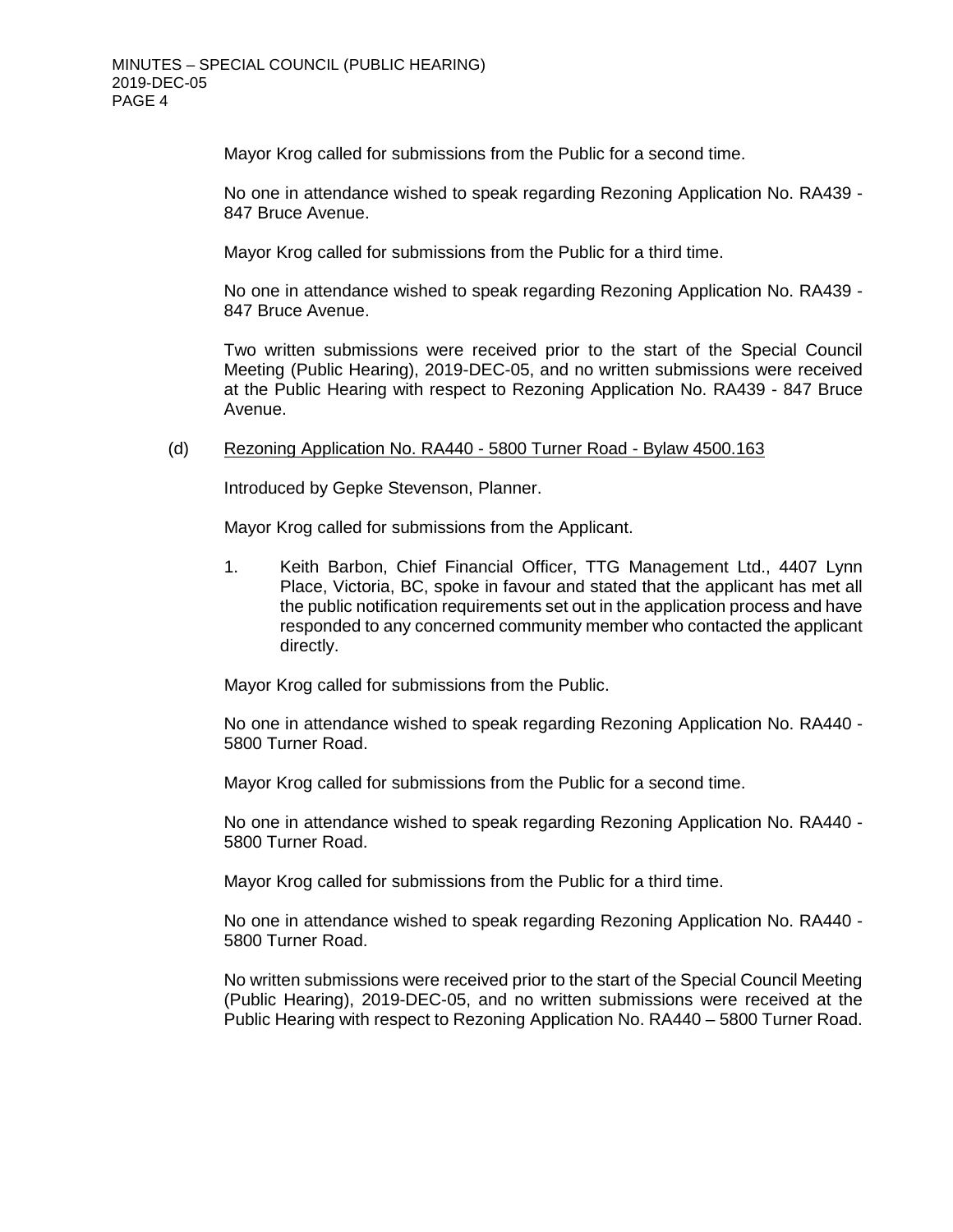# 5. FINAL CALL FOR SUBMISSIONS:

Mayor Krog announced that following the close of a Public Hearing, no further submissions or comments from the public or interested persons can be accepted by members of City Council, as established by provincial case law. This is to ensure a fair Public Hearing process and provide a reasonable opportunity for people to respond.

# 6. ADJOURNMENT OF THE PUBLIC HEARING:

It was moved and seconded that the Public Hearing adjourn at 7:22 p.m. The motion carried unanimously.

### 7. BYLAWS:

### (a) "Zoning Amendment Bylaw 2019 No. 4500.164"

It was moved and seconded that "Zoning Amendment Bylaw 2019 No. 4500.164" (RA398 - to rezone 307 Hillcrest Avenue and 308 and 326 Wakesiah Avenue from Single Dwelling Residential [R1] and Residential Corridor [COR1] to Mixed Use Corridor [COR2] with a site-specific use to allow for a mixed-use student housing development) pass third reading. The motion carried unanimously.

Councillor Bonner vacated the Shaw Auditorium at 7:23 p.m. declaring a conflict of interest as the applicant is a client of his.

#### (b) "Official Community Plan Amendment Bylaw 2019 No. 6500.041"

It was moved and seconded that "Official Community Plan Amendment Bylaw 2019 No. 6500.041" (OCP90 - to re-designate 4392 Jingle Pot Road on the Future Land Use Plan [Map 1] from Neighbourhood to Corridor) pass third reading. The motion carried unanimously.

(c) "Zoning Amendment Bylaw 2019 No. 4500.153"

It was moved and seconded that "Zoning Amendment Bylaw 2019 No. 4500.153" (RA423 - to rezone 4392 Jingle Pot Road from Single Dwelling Residential [R1] to Mixed Use Corridor [COR2]) pass third reading. The motion carried unanimously.

Councillor Bonner returned to the Shaw Auditorium at 7:25 p.m.

# (d) "Zoning Amendment Bylaw 2019 No. 4500.162"

It was moved and seconded that "Zoning Amendment Bylaw 2019 No. 4500.162" (RA439 - to rezone 847 Bruce Avenue to allow "Cannabis Retail Store" as a site-specific use in the Neighbourhood Centre [CC2] zone) pass third reading. The motion carried. *Opposed: Mayor Krog, Councillors Armstrong, Thorpe and Turley*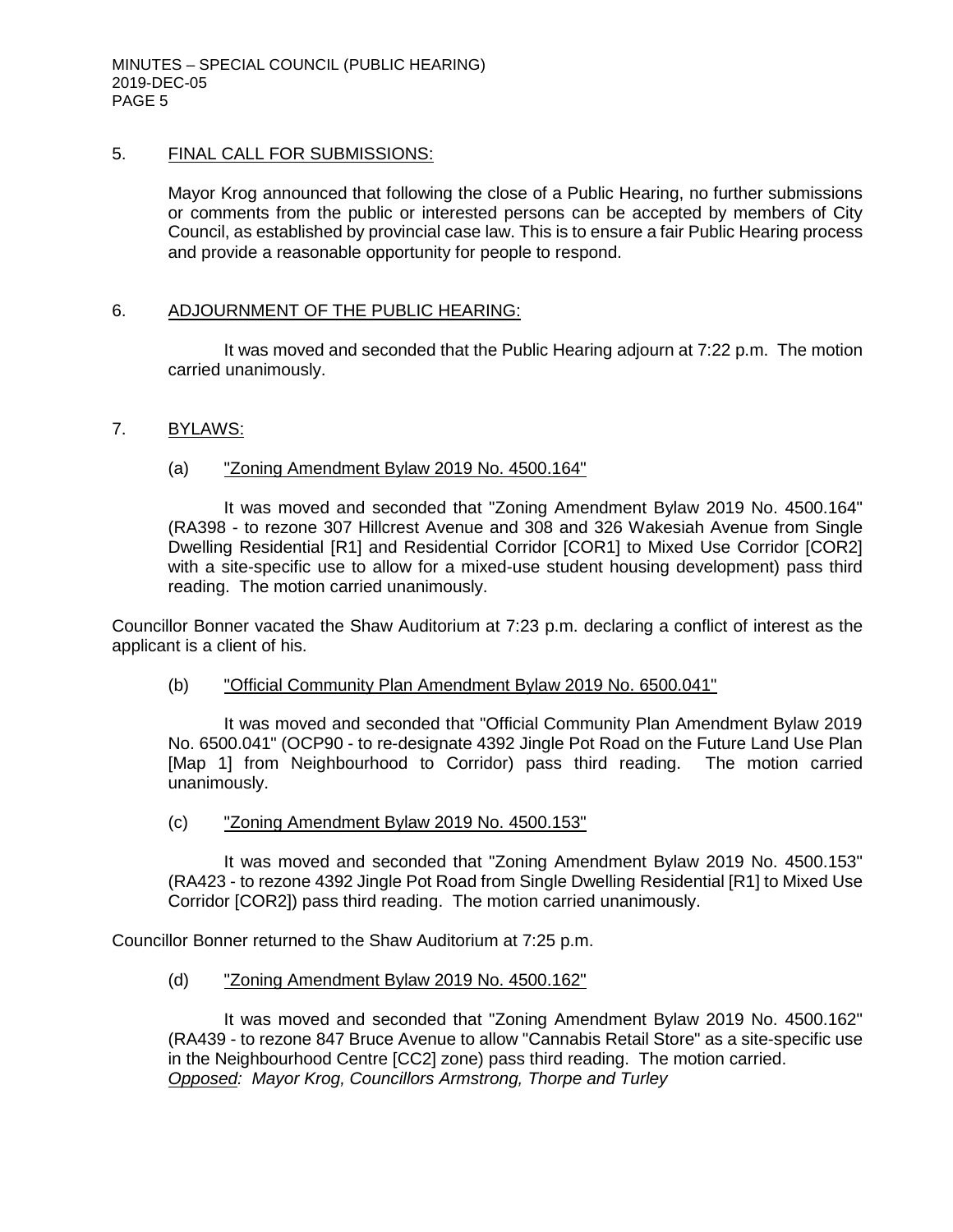## (e) "Zoning Amendment Bylaw 2019 No. 4500.163"

It was moved and seconded that "Zoning Amendment Bylaw 2019 No. 4500.163" (RA440 - to rezone 5800 Turner Road to allow "Cannabis Retail Store" as a site-specific use in the City Commercial Centre [CC3] zone) pass third reading. The motion carried. *Opposed: Councillor Turley*

G. Stevenson and B. Zurek vacated the Shaw Auditorium at 7:30 p.m.

# 8. REPORTS:

(a) Nuisance Property Abatement - 405 and 407 Selby Street

Introduced by Dave Laberge, Manager, Bylaw Services.

Mayor Krog requested that Council hear anyone wishing to speak with respect to Nuisance Property Abatement - 405 and 407 Selby Street.

1. Ronald Cornal, 3 - 614 Selby Street, spoke regarding the removal of the recreational vehicles, compliance with the Fire contravention notices, increase in crime, aggressive drug users and overdoses due to the opening of Wesley Street safe injection site and the owners relationship with the RCMP and Bylaw Department.

It was moved and seconded that Council declare 405 and 407 Selby Street a "Nuisance" pursuant to the "Nuisance Abatement and Cost Recovery Bylaw 2019 No. 7250", and to authorize Staff to record and charge for municipal services, including police, required to abate nuisance activity. The motion carried. *Opposed: Councillors Armstrong and Turley*

L. Rowett vacated the Shaw Auditorium at 7:44 p.m.

(b) Nuisance Property Abatement - 853 Chelsea Street

Introduced by Dave Laberge, Manager, Bylaw Services.

Mayor Krog requested that Council hear anyone wishing to speak with respect to Nuisance Property Abatement – 853 Chelsea Street.

No one in attendance wished to address Council regarding Nuisance Property Abatement – 853 Chelsea Street.

It was moved and seconded that Council declare 853 Chelsea Street a "Nuisance" pursuant to the "Nuisance Abatement and Cost Recovery Bylaw 2019 No. 7250", and to authorize Staff to record and charge for municipal services, including police required to abate nuisance activity. The motion carried unanimously.